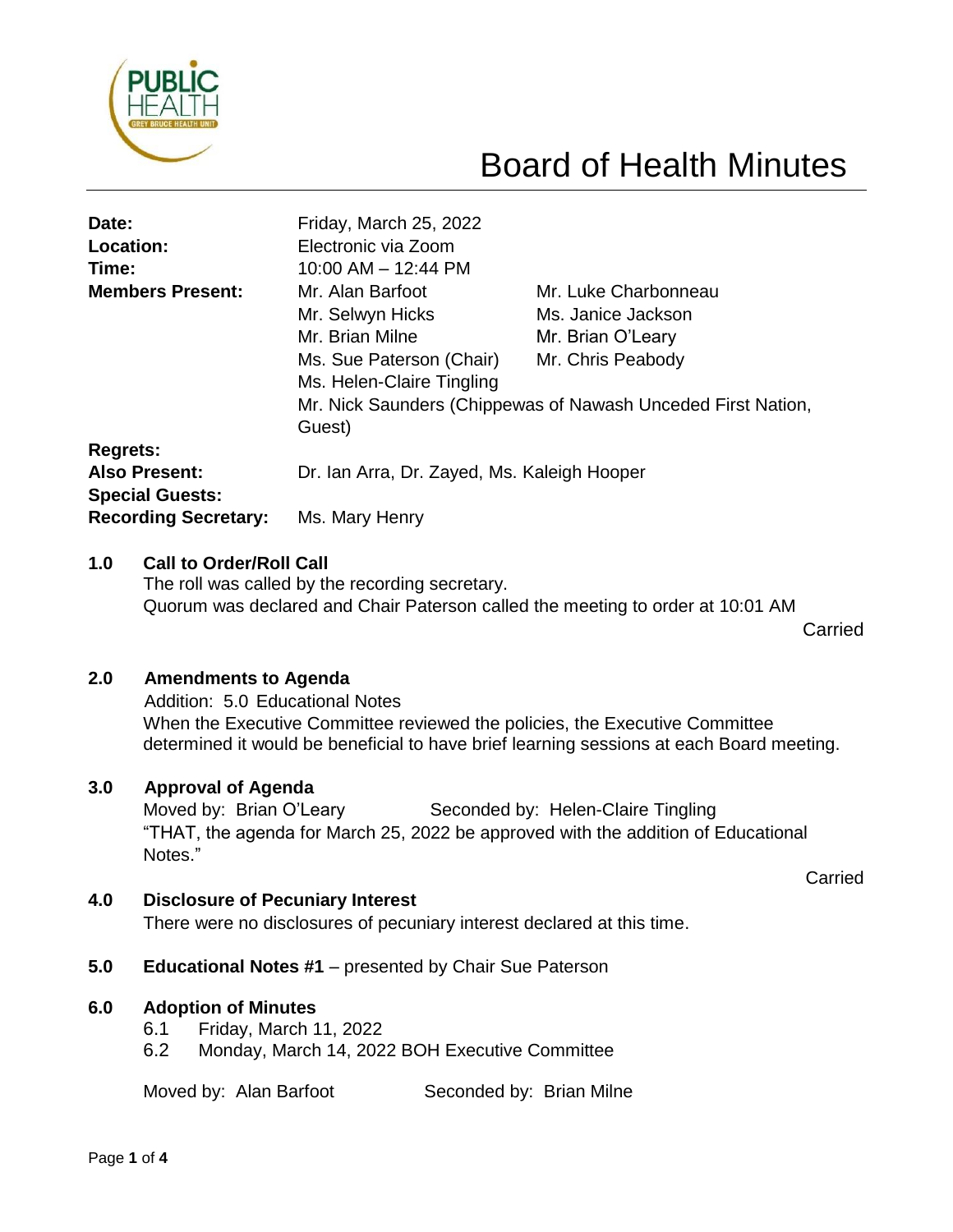"THAT, the minutes of the Board of Health Meeting held on Friday, March 11, 2022 and the BOH Executive Committee Meeting held on Monday, March 14, 2022 be approved as circulated."

**Carried** 

## **7.0 Correspondence and News Releases**

- 7.1 Correspondence
	- 7.1.1 Simcoe Muskoka District Health Unit: Response to the Opioid Crisis in Simcoe Muskoka and Ontario-wide

Dr. Arra provided a summary of the correspondence. Discussion regarding data on opioid related mortality data.

## 7.2 News Releases

- 7.2.1 GBHU resuming routine school immunization clinics
- 7.2.2 Letter to the community from Medical Officer of Health Dr. Ian Arra re: COVID-19 pandemic

The Communication Coordinator provided a summary of the News Releases.

Moved by: Selwyn Hicks Seconded by: Luke Charbonneau "THAT, the Board of Health receives the Correspondence and Media Releases for March 25, 2022 as presented."

Carried

## **8.0 Staff Presentation**

8.1 COVID-19 Team – Public Health Manager The Manager for the Infectious Disease program presented on the COVID-19 response (Case and Contact Management, Outbreak Management, support of congregate settings).

## **9.0 Medical Officer of Health Update**

9.1 MOH Update

The Medical Officer of Health provided an update regarding COVID-19 emergency and emergency timeline.

- 9.2 Public Health Modernization Update (STANDING ITEM) No update from the Ministry of Health on this item.
- 9.3 Opioid Situation Grey Bruce (STANDING ITEM) Dr. Zayed provided a summary on the work the health unit is undertaking to address the opioid situation and mental health in Grey Bruce.

Moved by: Alan Barfoot Seconded by: Brian Milne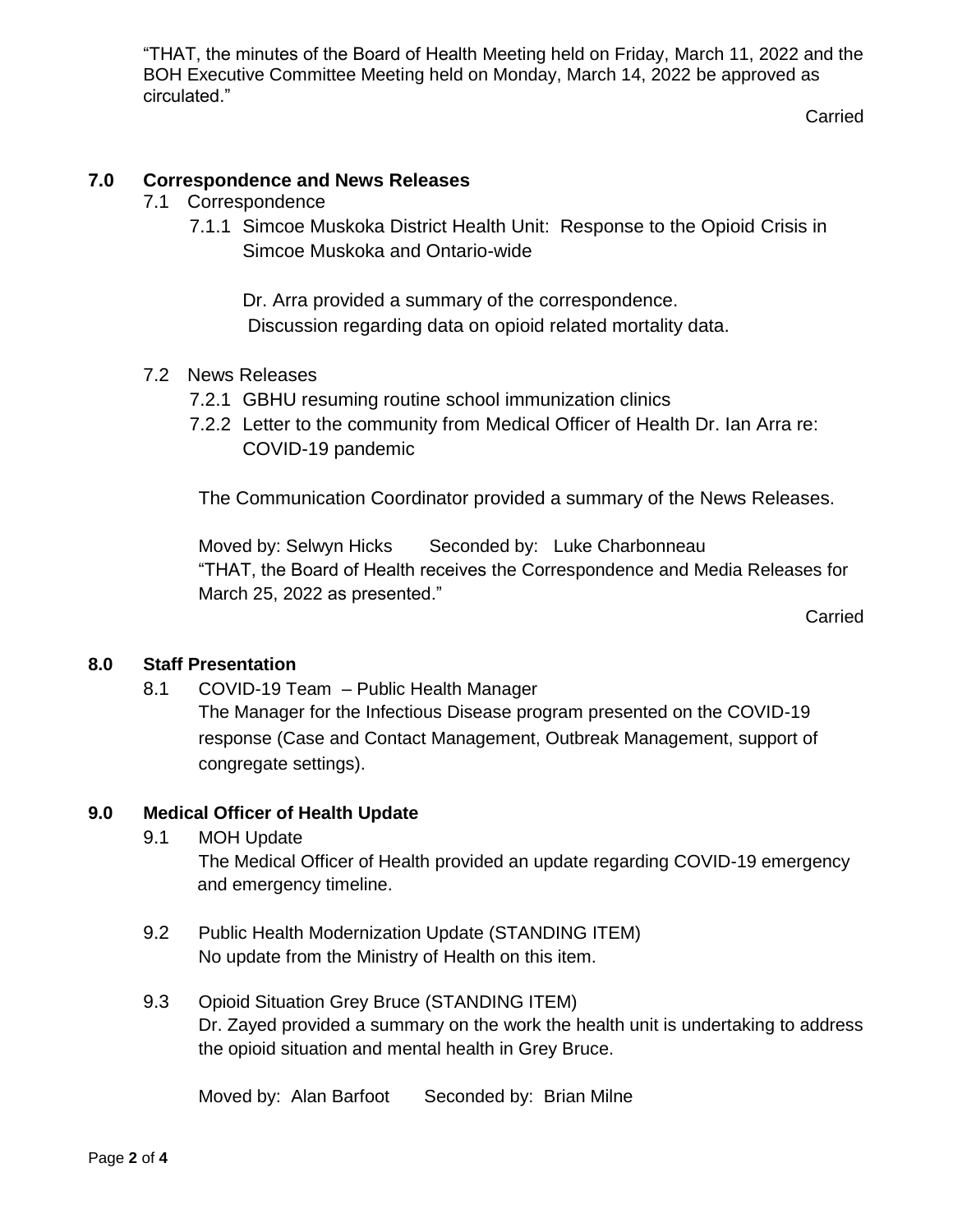"THAT, the Board of Health receive the Medical Officer of Health update for March 25, 2022 as presented."

Carried

## **10.0 Corporate Services**

10.1 Follow up for budget question

The Finance Manager provided information regarding 2021 and 2022 FTEs as per discussion at March 11, 2022 meeting. Received for information.

## **11.0 Other**

11.1 alPHa symposium – June 14, 2022 - will arrange for board members to attend

Moved by: Helen-Claire Tingling Seconded by: Alan Barfoot "THAT, the Board of Health nominate Dr. Arra for the Distinguished Service Award (DSA) for his leadership with the Hockey Hub Model".

Carried

Mr. Nick Saunders left the meeting at 11:28 a.m.

## **12.0 In-Camera**

- 12.1 Personal Matters About An Identifiable Individual (1 item)
- 12.2 Labour Relations Negotiations and Matters Pertaining to Collective Bargaining (1 item)

Moved by: Brian Milne Seconded by: Brian O'Leary "THAT, the Board of Health go into closed session at 11:29 AM to discuss one item pertaining to personal matters about an identifiable individual and one item pertaining to labour relations negotiations and matters pertaining to collective bargaining. FURTHER THAT, Dr. Arra, Dr. Zayed, Ms. Kaleigh Hooper and Ms. Mary Henry shall remain present."

Carried

Ms. Janice Jackson left the meeting at 12:00 p.m.

*The Board returned to open session at 12:44 PM with Chair Paterson presiding. Chair Paterson declared that only the items stated on the agenda to move into closed session were discussed.*

#### **13.0 Adjournment**

By motion of Brian Milne, seconded by Selwyn Hicks the Board of Health meeting adjourned at 12:44 PM.

Carried